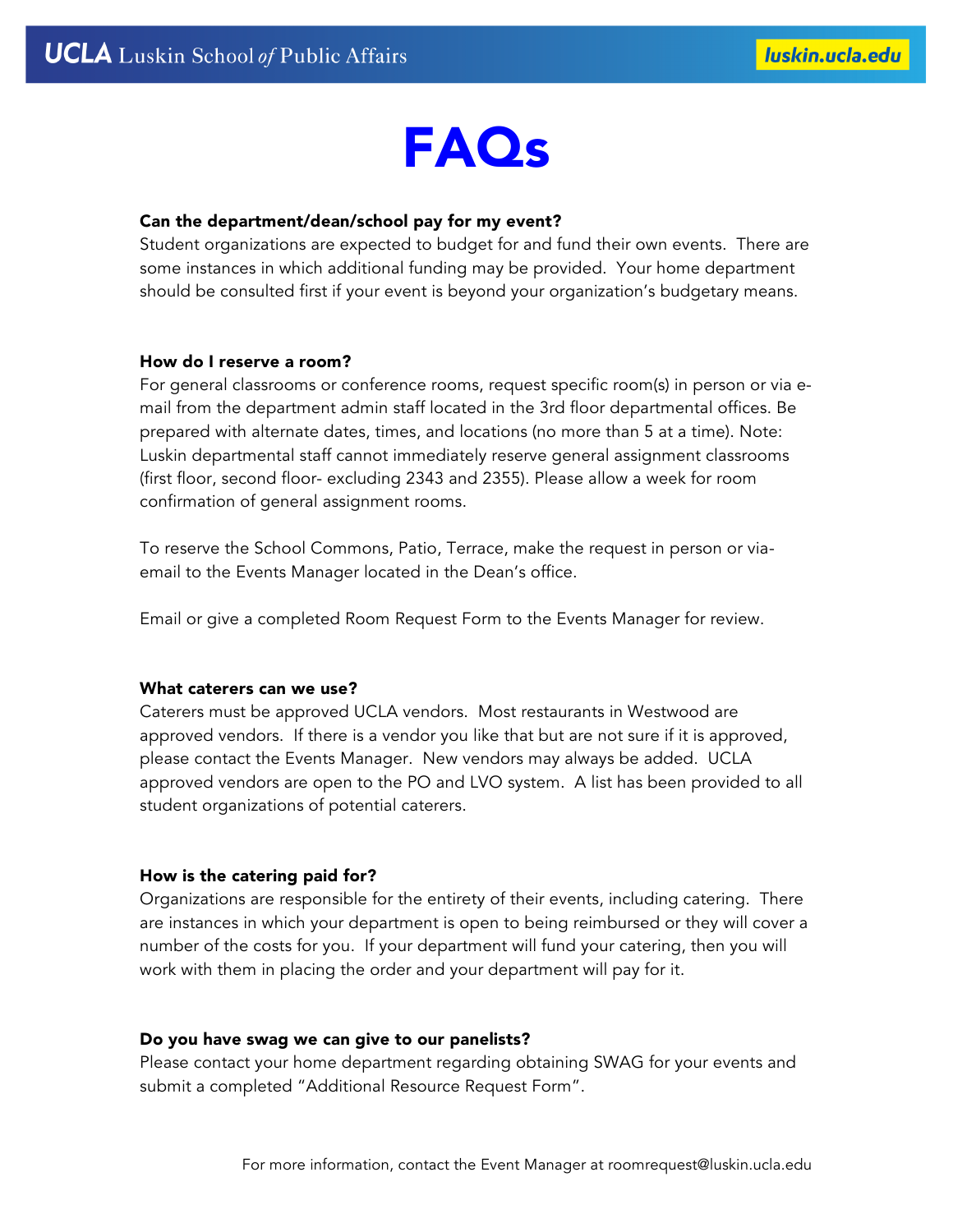#### What is an FSR?

An FSR is just an acronym for "Facilities Service Request". FSRs need to be created when your room/facility needs go beyond what the Luskin School can support or provide. ALL of these FSRs come at a cost, but are also intended to protect the space for all students. We have had consistent issues with pests, complaints from students and faculty and the University. This is the best way to address these issues. UCLA Facilities will fulfill these requests.

# Can you forward this invitation/flyer to faculty/students/staff? Can you send this invitation to <add list of constituents here>?

Once your flyer/invitation is approved, it will be added to the screen rotation (if requested), but it will not automatically be sent to faculty/students/staff. Please submit your approved flyer to your SAO to distribute to your department. You may also fill out the "Additional Resource Request Form" for further support.

# Can the School provide lists of donors and alumni to invite? Can you provide a contact list of alumni (aka guests) for us to use?

No, but you can provide the Assistant Director of Alumni Relations (mlemorande@luskin.ucla.edu) with information about your event and it may be included in the alumni newsletters that are distributed.

#### When is my event a Luskin-sanctioned event?

Your event is Luskin-sanctioned when it is partnered with a department or the Dean's office. This means the department or dean is part of the dialogue in programming and funding.

#### Can you help with a press release/coverage?

We are unable to support all requests, but you may fill out an "Additional Resource Request Form" and we will do our best to support your organization's needs.

#### Can you take photos/video of our event?

Coverage of your event is at the discretion of Luskin Communications, but they do need to know of your event. Be sure to have your flyer approved as it will be forwarded to Communications. You are responsible for any additional photos or video. There may be video and photo resources available for rental.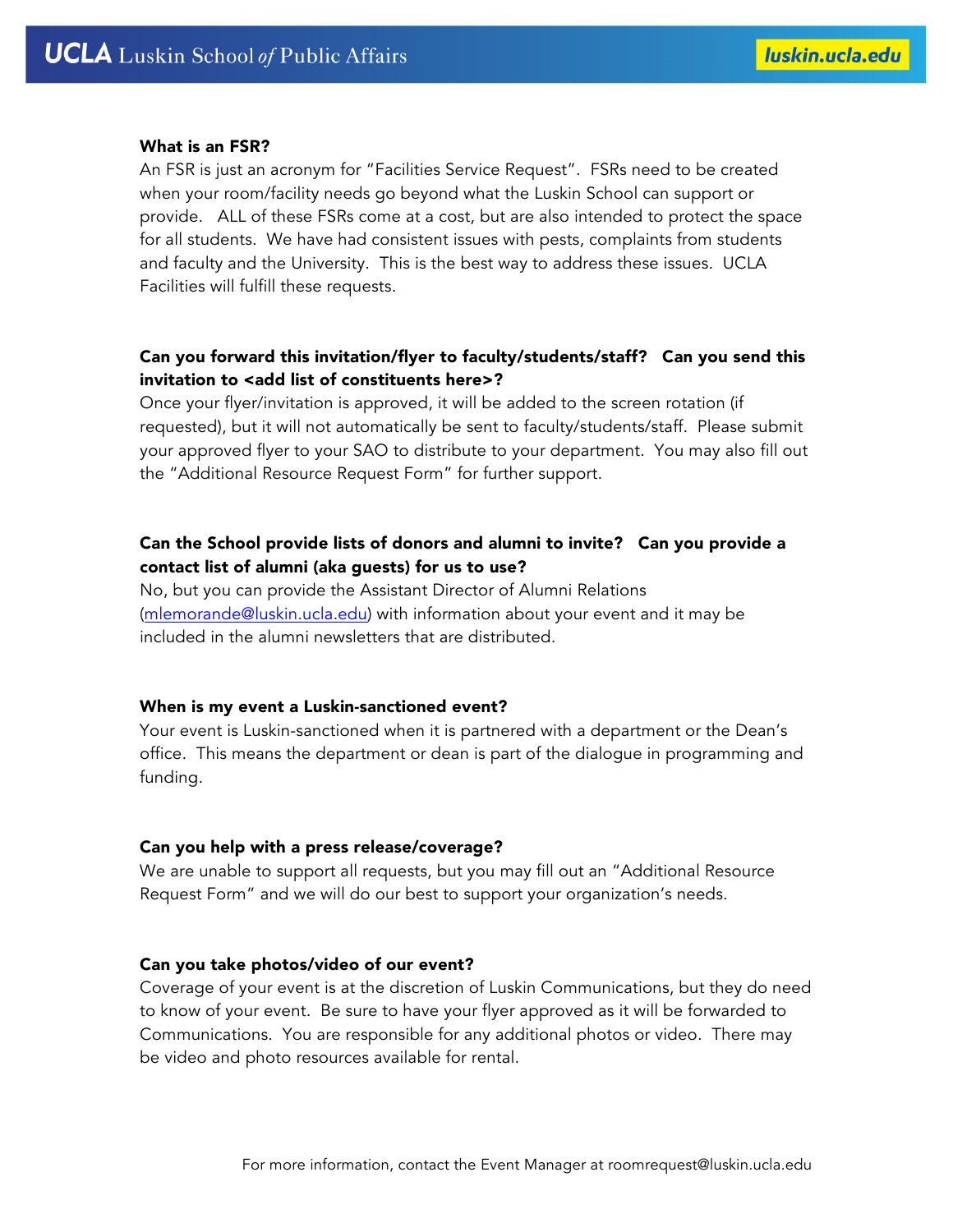# **UCLA** Luskin School of Public Affairs

### Can we livestream the event?

We are currently not equipped to livestream your events. There are outside vendors that can provide this service if desired, but it can be costly. Please contact the Events Manager if you are interested in this.

#### If the event was videoed, where can I find/watch the video?

The vendor or the sponsoring organization will provide links if video is available.

# Can you help us with an invitation? Can you help us with a flyer?

Templates have been provided to all organizations for flyers/invitations.

### Can you provide staff support?

The Events Manager and department admin can provide consultation support for your events. You are responsible for staffing your own events. When faculty/staff representatives are required, you must reach out and secure their attendance.

### Can you get speakers/panelists?

You are responsible for contacting and securing your own speakers and panelists. There are several faculty and staff who may be able to provide insight or suggestions, but you are responsible for the entirety of your event. Additional support by faculty and staff is at their own discretion.

#### Can we have alcohol?

Yes, but it is limited to beer and wine. You must have a bartender and adhere to all guidelines and policies as they relate to alcohol service at your event.

# Can we have a microphone and speakers? Can we have background music?

Most classrooms and conference rooms are already equipped with AV capabilities. If your needs extend beyond what is provided, you may contact:

a. Luskin IT (limited inventory, free for registered student organizations) helpme@luskin.ucla.edu

b. UCLA AV (larger inventory, minimal cost, Audio Visual Services (B125 Campbell, 310 206-6597)

c. Auntie M (comprehensive inventory, higher cost, martyn@auntiem.com)

Amplified sound, including background music, is permitted after 6pm.